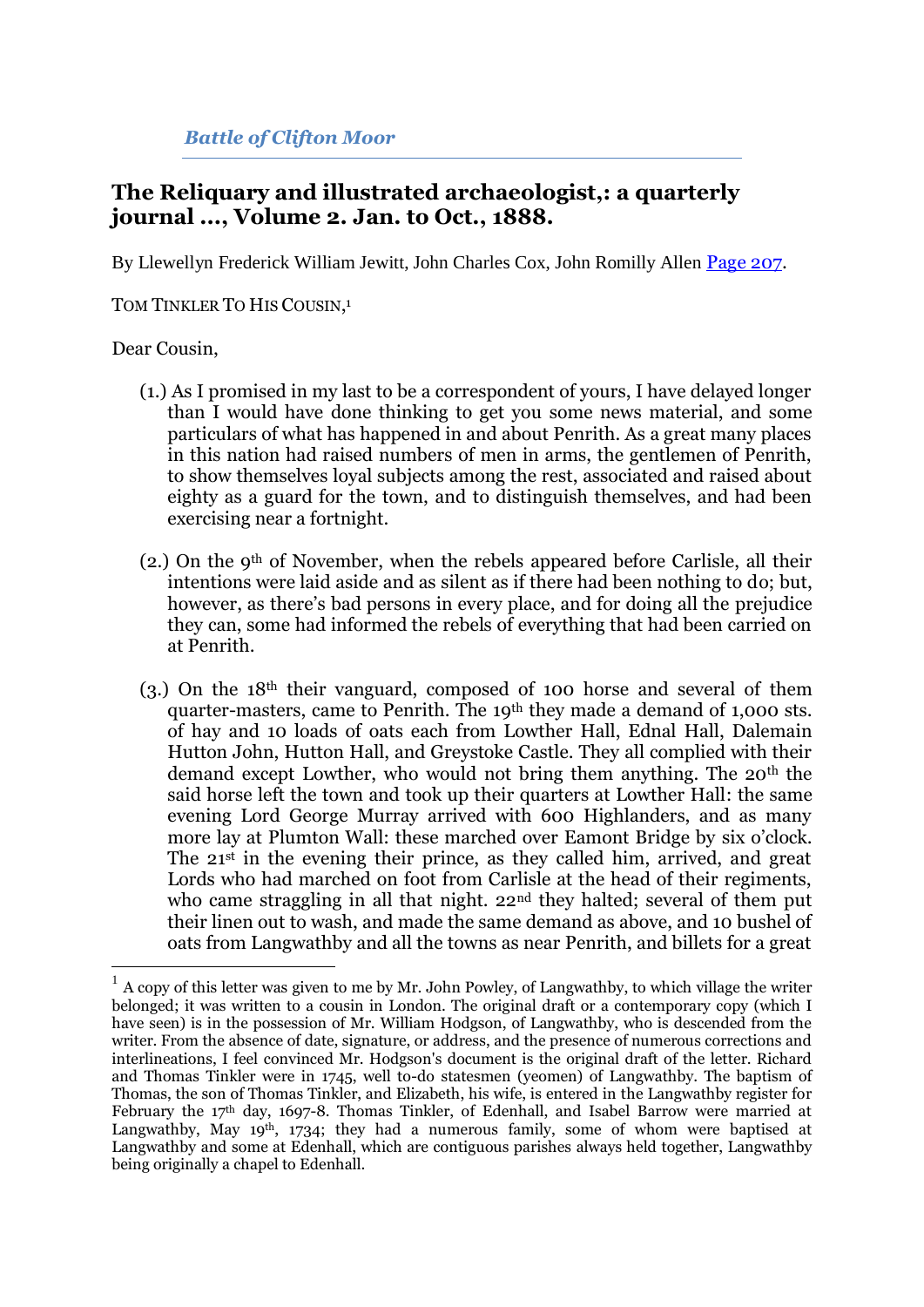number of men likewise. This made everyone think they had been for staying some time, because General Wade was at Hexham. 23rd they all marched out of town; they behaved better than was expected, and most of them left something. Every (one) was cheerful and thought they had got well quit of them: they kept 150 in Carlisle.

- (4) 28th, 20 horse of those came and demanded quarters for 2,000 more; the townsmen did not credit this, and resolved to take them; some let them know what designed against them; they mounted and rode out of town in great hurry; they went but to Lowther Hall, and took up their quarters, begun very rude, forced open all the doors. At this Mr. Armitage rode to Penrith for aid. He no sooner made it known, than there was 60 to assist him with 20 guns only. They advanced to Lowther in the best order they could, and at the first fire they drove the rebel guard from the gates. Another party rushed into stables at backside and seized some of them, while the rest fired so briskly at those making for the kitchen and others in the inside that they wounded eight of the rebels; then they called for quarter. In the meanwhile eight had made their escape through the garden (this happened at ten o'clock at night). One man from Penrith shot through thigh, but recovered soon.<sup>2</sup> As this was the first defeat the rebels had met with, they returned like victors to Penrith that night. This so incensed the rebels at Carlisle that they threatened to burn Penrith and Lowther. Circular letters were sent all the country round desiring assistance in case of an attack; the beacon was to give the signal where a guard was kept. The townsmen began to wear their cockades again, and raised all their force, which was 50. In the meanwhile they carried the prisoners to General Wade, who was then in Yorkshire. At the instance of this he sent them 120 soldiers to their assistance, so they were not afraid of anything from those at Carlisle.<sup>3</sup>
- (5) The 10th of December, news came that the Rebels was retreating back again which put all in a great stickle. Again  $14<sup>th</sup>$ , express came that a 1,000 were near Shap, all their armed men were called up and soldiers' were resolved to resist; they lined the lane at proper distances between the town and Bridge,<sup>4</sup> and orders were to be dressed when to begin the attack. The beacon was fired, and several country fellows went to assist, and all the country arose and went on to Penrith Fell. In the morning express arrived signed Duke of Cumberland, that the rebels that were seen night before were only 116 horse, the Pretender was amongst, and the Duke of Perth, Lord George Murray, and others of their chiefs, and supposed to have half-a-million of money with them, desired to take care of them, and for the rest they were all surrounded at Lancaster. At 10 o'clock word came they were at Cliburn, same number as mentioned in the express. This made the country in greater spirits than ever. A great number of horse rode to Udfit (Udford) expecting them there, word came they were going over Eden Bridge; <sup>5</sup> some crossed the water into Mickleton's, others over our bridge,<sup>6</sup> horse and foot expecting battle upon our moor.<sup>7</sup> They met at

<u>.</u>

<sup>2</sup> An account of this exploit is in Ray's *History of the Rebellion.* See also a letter from Mr. Nicolson to Dr. Waugh, printed in Mounsey's *Carlisle in 174s* p. 116. Mr. Armytage was the steward at Lowther. <sup>3</sup> I do not recollect these soldiers being mentioned in any other account.

<sup>4</sup> Eamont Bridge.

<sup>5</sup> At Temple Sowerby.

<sup>6</sup> Langwathby Bridge over Eden.